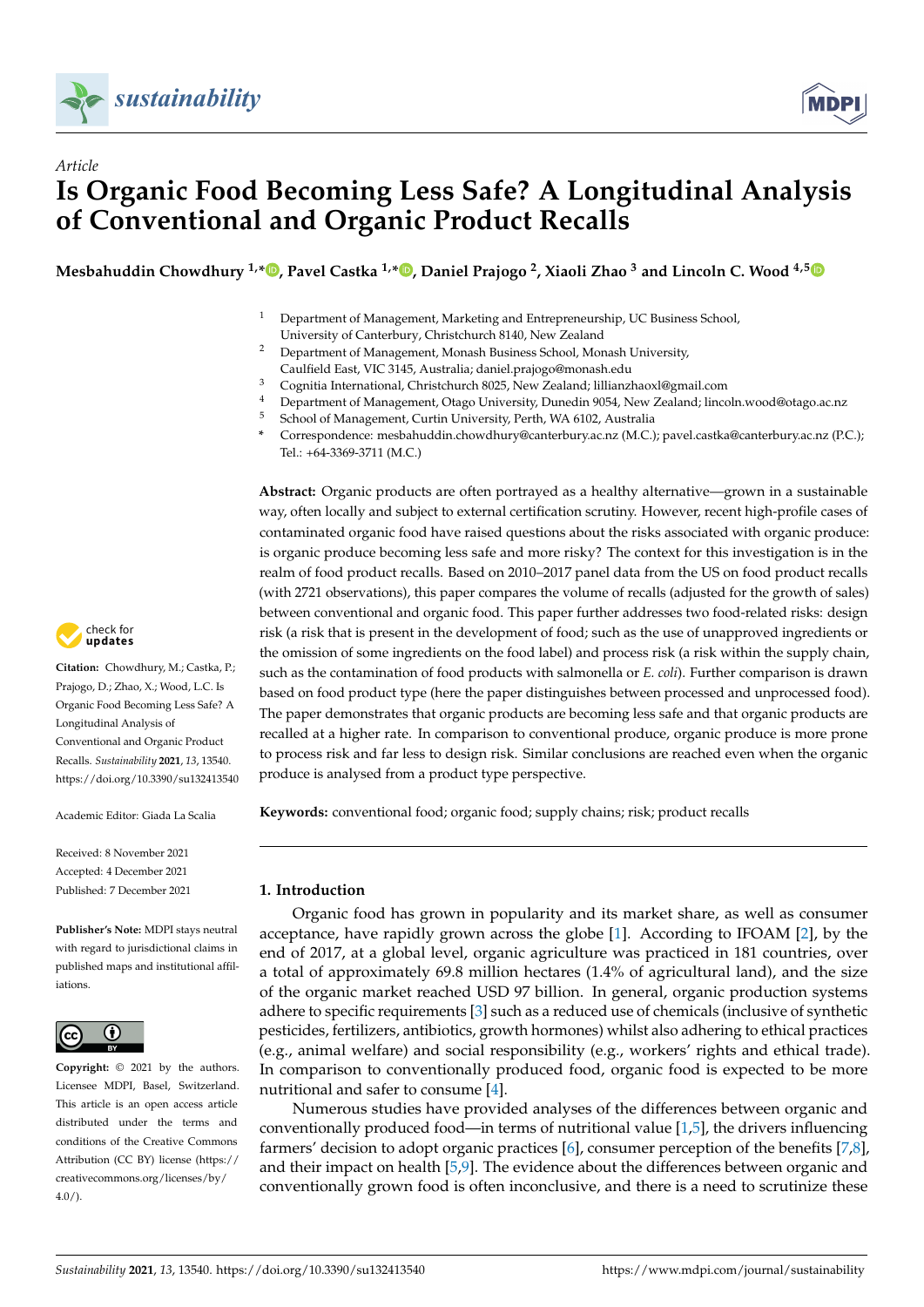differences further [\[10\]](#page-12-9). Bourn and Prescott [\[11\]](#page-12-10) single out, in particular, the question of microbiological risk and argue that "the question of whether the consumption of organically grown food confers any greater microbiological risk to consumers than conventional food has not yet been addressed in a scientific manner (Bourn and Prescott, 2002, p. 24)". The differences between organic and conventional foods have been compared in the literature from numerous angles. For instance, one literature review on such comparison lists factors such as "economics, crop yields, agronomic factors (soil chemical properties, soil physical properties, soil microbiological activity, pest and disease burdens etc.), farm management practices, product quality (nutritional value, taste, shelf life), environmental impacts, biodiversity, farm nutrient inputs and social, trade, and political issues associated with food production" [\[11\]](#page-12-10). The literature reviews in this area of study are generally organized around issues related to health, nutritional and safety characteristics; other authors add ethical, environmental and social issues related to organic production [\[10,](#page-12-9)[11\]](#page-12-10). In this paper, we extend this scope by considering the risk associated with contamination in food production systems. Specifically, we compare conventional and organic food systems.

Food production systems are amongst the most complex supply chains that encompass farming, food processing, distribution and retail [\[12\]](#page-12-11). The entire "farm-to-plate" supply chain is susceptible to multiple process-based risks: microbiological contamination (in the entire supply chain), particle contamination (typically during food processing), health risks due to undeclared ingredients or the use of unapproved additives [\[13\]](#page-13-0). In comparison to conventional food production systems, organic food production systems are even more complex because of the extra constraints dictated by organic food rules—such as the limited use of chemicals [\[5\]](#page-12-4).

Recent media coverage has linked organic produce to an increased health risk and scrutinized various high-profile cases of organic produce contamination. For instance, a 2011 *E. coli* outbreak linked to an organic farm killed 22 people and made more than 2200 sick. This case was widely covered across the globe [\[14\]](#page-13-1), which raised concerns about organic food safety in general. In 2015, *Wall Street Journal* reported that "organic food is less safe" [\[15\]](#page-13-2)—pointing out the increased product recalls of organic food. Even though media coverage does not necessarily advise consumers to shy away from organic produce, it is clear that organic food systems face challenges [\[16\]](#page-13-3)—especially because of the steadily growing demand for organic produce and anecdotal evidence about the risks in the organic food production systems.

This paper aims to address the need to investigate the food safety of organic produce. The overarching research for our study is whether organic food is becoming less safe. We studied this question in the context of food product recalls and uses the 2010–2017 panel data from the US on food product recalls (a total of 1892 food-related recalls were used in our analysis). In guiding our investigation, we developed four research questions, and we started by examining the proportion of the product recalls on organic food produce over time which reflect the trend of the risks inherent in those products. Therefore, we ask: *Research Question 1: Does the proportion of organic product recalls increase over time?*

Secondly, due to the strong growth trend in consumer demand for organic produce, we anticipate many producers switching to organic food production systems or rapidly expanding their organic systems. As this rapid shift occurs, there are increasing opportunities for risks and errors to occur, particularly because of the additional complexity of organic food production [\[13\]](#page-13-0) such as constraints on the use of chemicals and applications. Therefore, we aim to examine whether the risks of errors occurring in organic products is greater than that in non-organic (conventional products) as reflected in the volume of recalls (adjusted for the growth of sales) between conventional and organic food. This point is important since greater risks of errors among organic products might offset the potential benefits they offer. As such, we ask: *Research Question 2: Do organic products become more prone to errors compared to conventional products?*

Third, our study aimed to conduct further analysis to locate the occurrence of the risks. In this regard, we focused on two aspects of food-related risks: design risk (a risk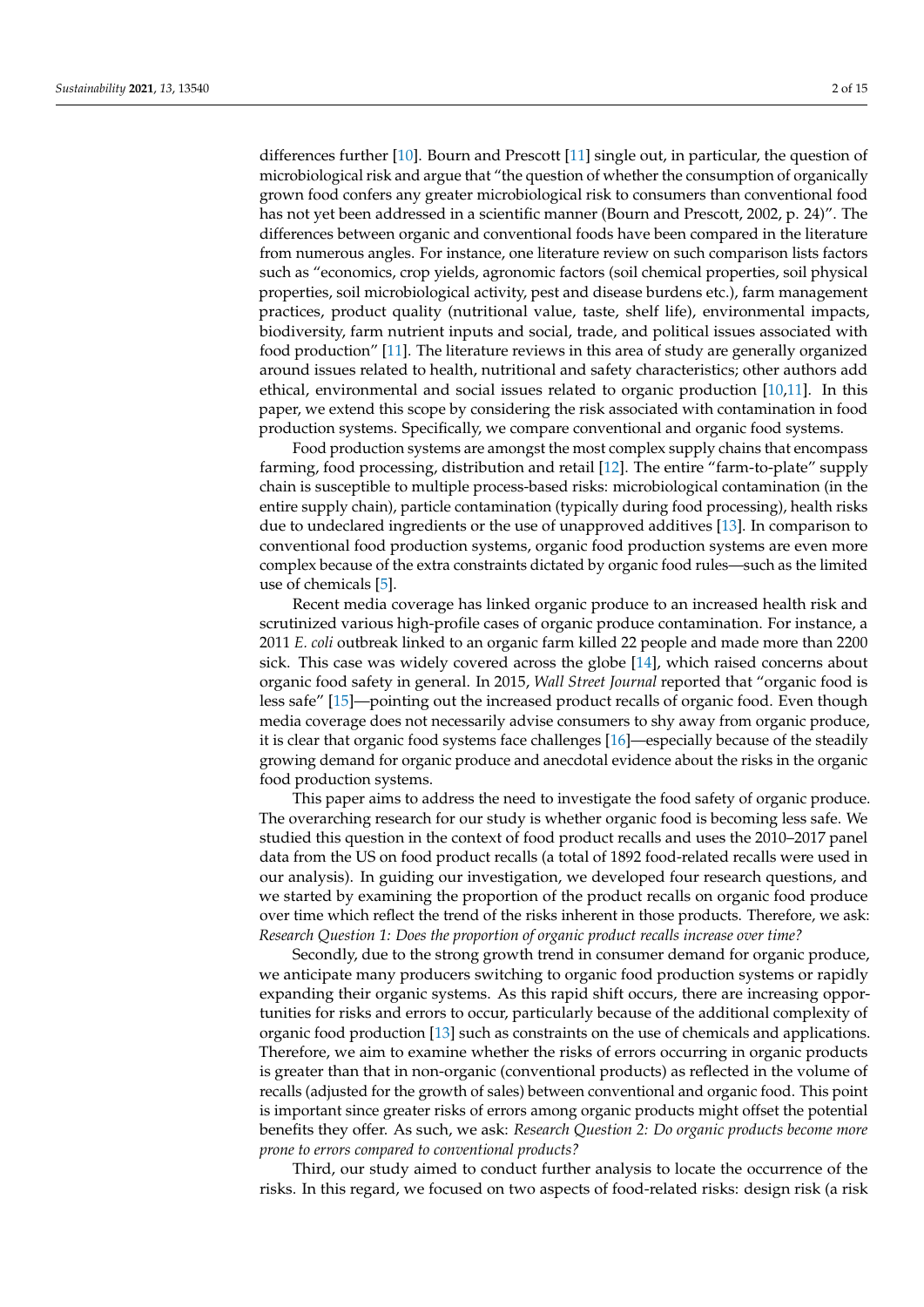that is present in the development of food such as the use of unapproved ingredients or the omission of some ingredients at the food label) and process risk (a risk within the supply chain, such as the contamination of food products with salmonella or *E. coli*). Even though the recalls of conventional and organic produce might occur for similar reasons (e.g., incorrect storage; incorrect content disclosure), it is unclear to what extent the recalls due to design and process reasons might differ between conventional and organic food. Therefore, we ask the following questions: *Research Question 3: Is there any difference in the causes of product recalls between organic and non-organic products?*

Fourth, the paper also compares two distinctive food product types—processed and unprocessed food. Given the differences in complexities and constraints between organic and non-organic food systems and whether the foods are processed or unprocessed, there are likely to be different causes of recalls. *Research Question 4: Are there any differences in the causes of product recalls between processed and unprocessed food among conventional and organic products?*

This research is important due to the increased consumer interest in organic food consumption and the scaling up trends in organic food production systems. Consequently, organic produce might be susceptible to high risk in terms of food safety, as suggested by WSJ [\[15\]](#page-13-2), however, such a question has been neglected in the academic literature. Specifically, this paper contributes to the growing number of comparative studies on conventional and organic food and provides a comparison of safety in conventional and organic food production systems. More specifically, it further investigates the contamination of organic and conventional produce based on the nature of their production. In terms of practical implications, this paper provides an insight for consumers in terms of food safety and for food companies, it unravels the potential risks in supply chains that may damage to firm reputation [\[17,](#page-13-4)[18\]](#page-13-5) and induce an economic cost to firms from product recalls over a range of industry sectors [\[17](#page-13-4)[,19\]](#page-13-6), including food [\[20](#page-13-7)[,21\]](#page-13-8).

This article is structured as follows. We first review the characteristics of organic and conventional food production systems, explaining the background for the four research questions. We then explain the dataset used in the study and our analytical approach. We then present the results, explain the importance of the results and highlight questions for the future research. This paper concludes with guidance for consumers, managers and policymakers.

#### **2. Literature Review**

#### *2.1. Organic Food—Definition and Background*

The International Federation of Organic Movements (2018) defines organic agriculture as "a production system that sustains the health of soils, ecosystems and people; relies on ecological processes, biodiversity and cycles adapted to local conditions, rather than the use of inputs with adverse effects; and combines tradition, innovation and science to benefit the shared environment and promote fair relationships and a good quality of life for all involved." The requirements for organic produce differ globally. Though the schemes have some differences, the requirements generally forbid "synthetic pesticides or fertilizers or routine use of antibiotics or growth hormones" [\[10\]](#page-12-9).

The demand for organic food has been steadily growing. By the end of 2017, the organic food market was valued at EUR 40 billion in the US [\[2\]](#page-12-1) and EUR 37.3 billion in Europe [\[22\]](#page-13-9). The rise in demand for organic produce is linked to an increased preference for organic food from consumers. On the one hand, the demand is driven by increased awareness about the environmental and social responsibility of organizations. Consumers also have inflated beliefs in food and often perceive organic products to be more nutritional and less contaminated—despite less convincing scientific evidence [\[23](#page-13-10)[,24\]](#page-13-11). On the other hand, this rise in demand is also driven by retailers, who turn to suppliers of organic and socially responsible produce. This trend is not only driven by consumers but also by investors and retailers [\[25\]](#page-13-12).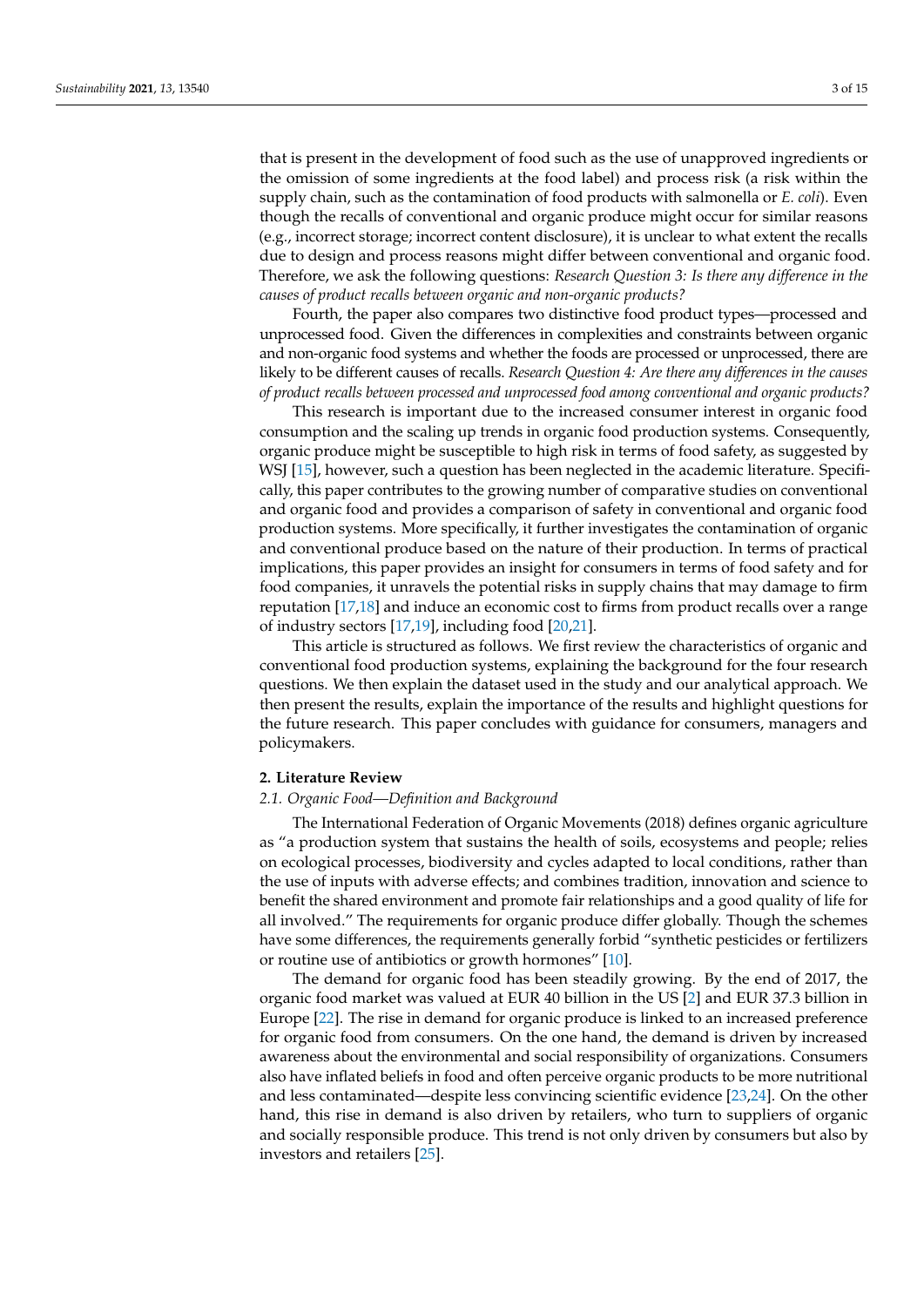#### *2.2. Food Production Systems*

A food production system is generally described as a farm-to-fork value chain. The main stages in the food production system include farm management, food processing, distribution and retail [\[12\]](#page-12-11). In farm management, the key elements are farming inputs—e.g., seeds, feed, fertilizers or pesticides; firm resources—e.g., farmland parcels, stables and machinery; and agricultural products—e.g., cattle and produce. These various elements contribute to the production of agri-products that are either further processed into final food products (i.e., a can of fish) or packaged, such as fresh products that are directly packed without processing. In the last stage of the food production system, products are shipped in different containers, distributed to retailers and sold to consumers [\[12,](#page-12-11)[26\]](#page-13-13).

The food production system is relatively complex in nature. It significantly differs between the types of production: e.g., livestock farming, arable farming and greenhouse cultivation. A common feature of agricultural production is that it depends on natural conditions such as climate (day length and temperature), soil, pests, diseases and weather. Food processing widely varies as different food products can be produced by adopting different processing techniques [\[27\]](#page-13-14). It was also characterized by a combination of continuous or batch processing and discrete processes after packaging. In addition to that, there are many diverging and converging processes and by-products available which combine different objects into a single object (e.g., blending) or split into multiple objects (e.g., slaughtering). The distribution of food products combines high volume with frequent delivery and increasingly intricate distribution [\[28\]](#page-13-15). Processes can also vary depending on the distribution network layout, including different consolidation strategies and different modes of transportation. Food retailing processes are diverse due to different outlet channels, for example supermarkets, specialized food shops, food service provider including restaurants and caterers as well as increasingly popular webshops [\[12\]](#page-12-11).

Food production systems are subject to high levels of scrutiny due to the level of risk to consumers. Regulations, policies and standards for food safety have been developed for the food industry over time [\[29\]](#page-13-16). A range of inspection, testing and conformity assessments exist across the food system [\[30\]](#page-13-17) and firms hire a certifier/auditor (or are subject to governmental inspections) to ensure/validate that they have met the certification standards [\[31\]](#page-13-18). For instance, food firms around the world are increasingly using standardized quality assurance systems to improve the quality and safety of food products, production and supply chain processes and seek external audit and certification [\[32](#page-13-19)[–34\]](#page-13-20). The three most important generic quality assurance systems in the food sector are Good Agricultural Practices (GAPs), Hazard Analysis of Critical Control Points (HACCPs) and international standards by International Organization for Standardization (ISO) such as ISO 22000 [\[35,](#page-13-21)[36\]](#page-13-22). Governments also play an essential role in providing policy guidance on the most appropriate quality assurance systems and verifying/auditing their implementation as a means of regulatory compliance [\[35\]](#page-13-21).

Organic production systems differ from conventional food systems in several ways. First, organic production systems have to adhere to the very specific requirements of organic production. In farm management [\[37\]](#page-13-23), it means, for instance, that the farmers cannot use pesticides (plant farms) or antibiotics (animal farms). Organic farms also have to adhere to other specific practices, such as crop rotation and cover cropping [\[38\]](#page-13-24). Such requirements mean that organic producers need to modify their operations, and apart from increased cost, the producers face several challenges [\[39\]](#page-13-25). For instance, the reduced (or forbidden) use of pesticides affects the effectiveness of weed management; the produce may be more susceptible to pest insects and plant pathogens [\[38\]](#page-13-24) and the labour cost is higher [\[40\]](#page-13-26). At the food processing stage, the manufacturers might have to use dedicated equipment for organic produce and have to source from specialized suppliers. Organic food processing is also governed by a set of principles, such as naturalness and focus on minimal, sustainable and careful processing [\[41\]](#page-13-27).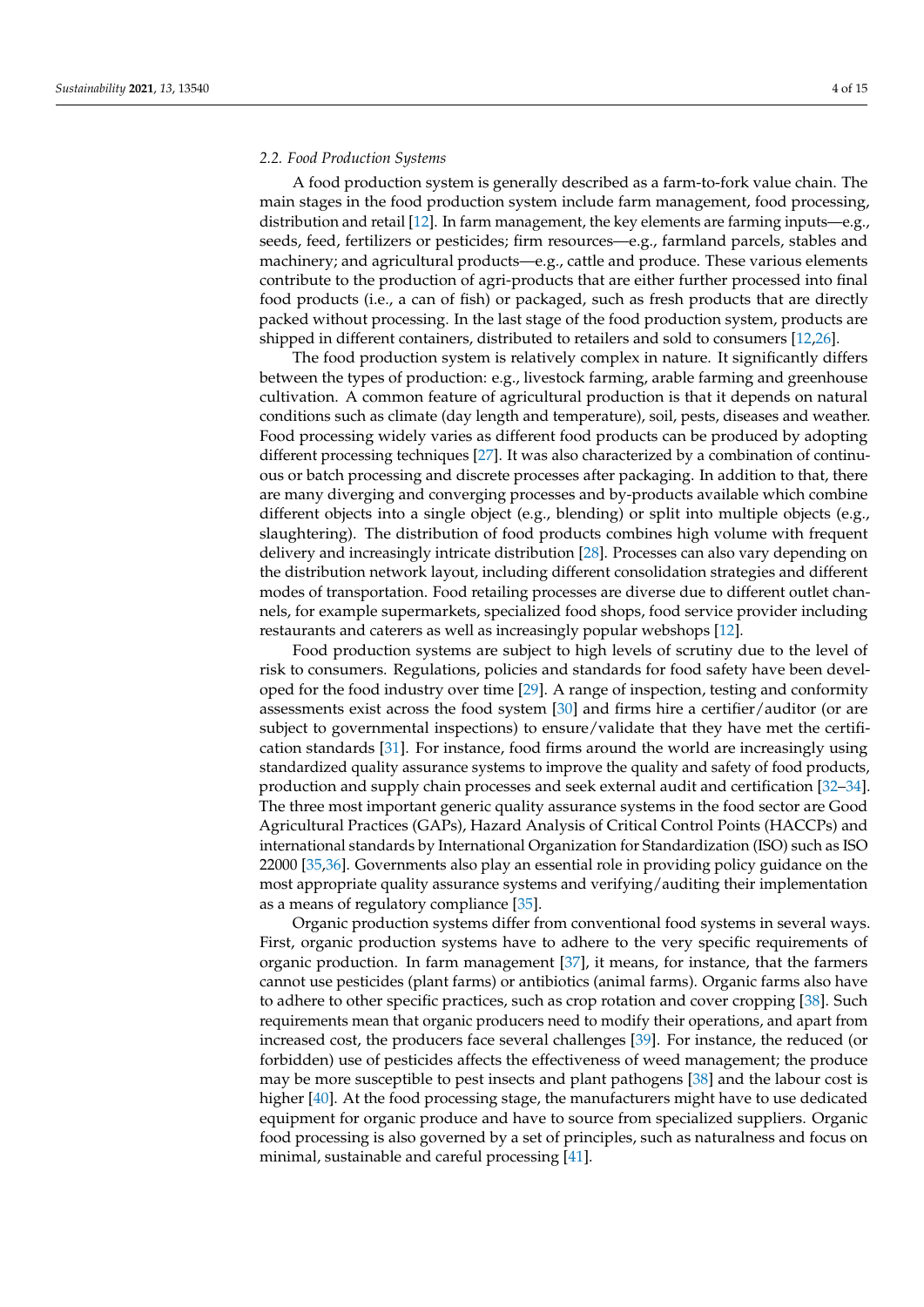#### *2.3. Safety Risks in Food Systems*

Food safety can be jeopardized at any stage of food systems or product life cycle. A simple categorization of stages where food safety can be affected includes the design phase and the process phase. During the design of a product, errors and mistakes can be made through the inclusion of unapproved food ingredients, the inadequate design of food processing and packaging or poor (or misleading) instructions for use. Product developers can also fail to disclose allergens or the risk of cross-contamination due to the use of the same equipment across multiple product lines [\[42\]](#page-13-28). These issues can be managed through effective product quality design processes [\[43\]](#page-14-0). On the other hand, process errors can occur at any stage of a product's life cycle—in farming, processing, or handling (which is often the case in a co-operative processing facility or the use of contaminated water from a local supply) in the manufacturing processes or in transport. Third-party logistics providers often provide several movements of the items and temperature fluctuations can affect the safety of the processed food products. Food products can suffer from microbiological contamination, the contamination of raw materials, poor sanitation, or from the presence of foreign objects. [\[44\]](#page-14-1). The consequences of safety problems with food include costs to individuals (e.g., pain, suffering, and medical costs); industries or companies (e.g., recall costs and plant clean-ups), and the public health costs such as clean-up costs and administrative costs related to investigations [\[20\]](#page-13-7).

Despite the plethora of preventative measures in food systems (monitoring of hazard points, inspections, product testing, and the certification of food management systems), sometimes errors can be prevented and food that poses a health risk (i.e., contaminated food) is distributed in supply chains. In such cases, the affected food is recalled.

Food recalls represent an important mechanism in food systems management. Recalls can be voluntary (based on a firms' discretion) or involuntary (required by a government agency, such as the Food and Drug Administration (FDA) in the US). Increasingly, firms often take a more voluntary and proactive stance, but there is mixed evidence on the corporate benefits of this proactivity (Zhao et al., 2013). Not all risks and the associated recalls are treated equally; most jurisdictions impose a gradated scale. For example, the FDA [\[45\]](#page-14-2) uses the following classification:

- Class I recall: severe, suggesting reasonable probability of lasting adverse health consequences or death. Examples include alfalfa sprouts contaminated with Salmonella spp; under-processed chilli containing Clostridium botulinum toxin; and products containing undeclared allergens [\[46\]](#page-14-3);
- Class II recall: may cause temporary/reversible harm but a remote probability of the adverse health consequences;
- Class III recall: least severe, not likely to cause adverse health consequences

The recall system under FDA governance provides a useful example of food recall management that is similar across the world. The FDA is able to mandate a recall when a firm elects to not conduct a voluntary recall, and the FDA determines that there is a reasonable probability of the adulteration of the food product or it has been misbranded and when there is reasonable probability that exposure may cause serious adverse health consequences or death to humans or animals (SAHCODHA) [\[46\]](#page-14-3). The FDA will notify the firms and provide the opportunity to voluntarily initiate recalls. If this does not occur in a timely manner or is refused, the FDA may commence a mandatory recall. Risks that the FDA would consider to represent serious adverse health consequences include "Listeria monocytogenes (Lm) or Salmonella spp. in Ready-to-eat foods, certain undeclared allergens in food products, *E. coli* O157:H7 in leafy greens, and botulinum toxin found in food products" [\[46\]](#page-14-3). At the firm level, a firm or a manager should notify their board and legal department, employees, appropriate government agencies (e.g., the FDA in the US), distributors or retailers downstream, announce to shareholders, and seek to notify consumers of the product [\[44\]](#page-14-1).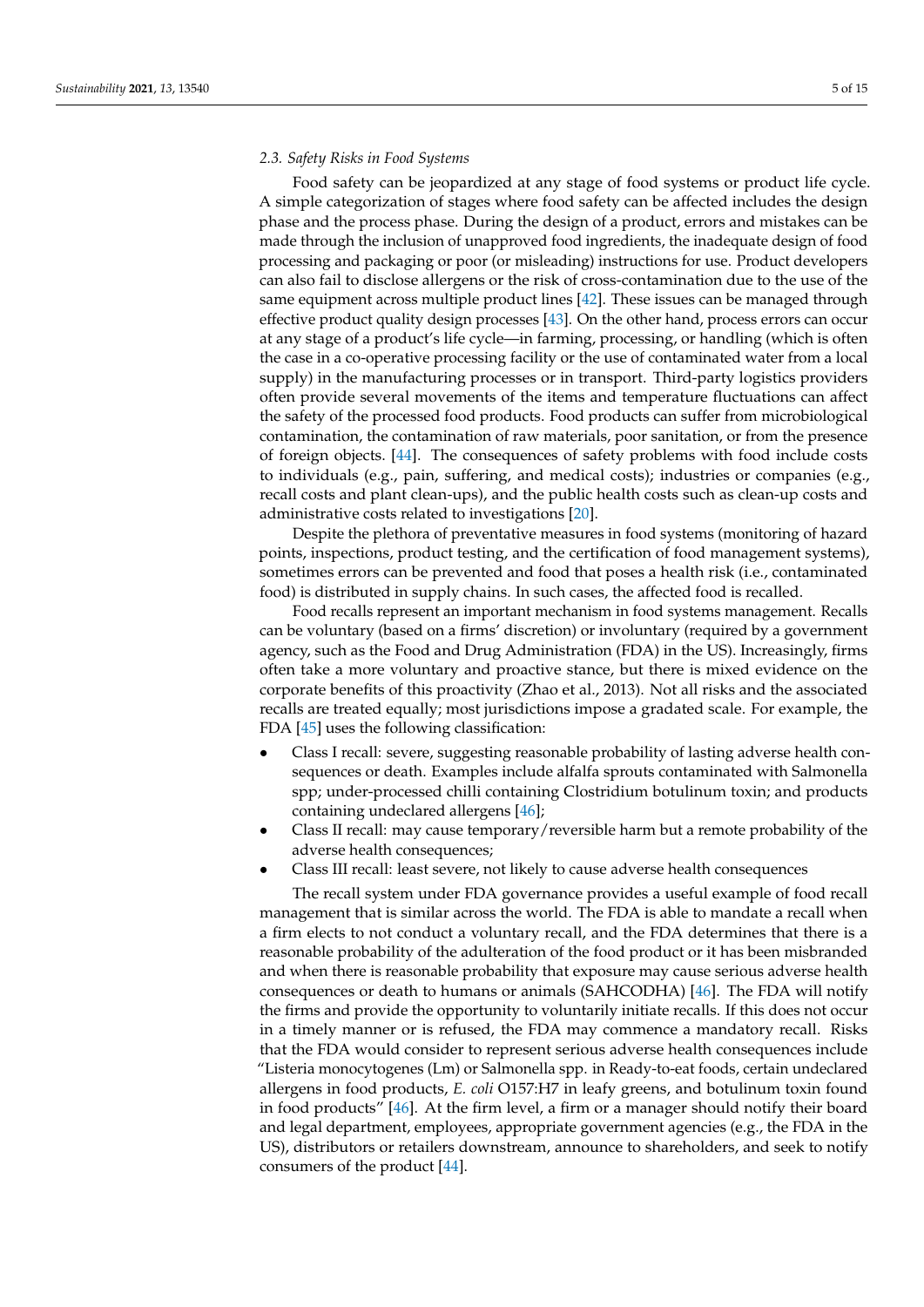## **3. Research Method**

# *3.1. Data Collection*

The dataset was created from two data sources. First, the data on recalls were downloaded from the FDA website [\(http://www.fda.gov/Safety/Recalls/ArchiveRecalls/](http://www.fda.gov/Safety/Recalls/ArchiveRecalls/default.htm) [default.htm\)](http://www.fda.gov/Safety/Recalls/ArchiveRecalls/default.htm) (accessed during July–August 2019) and transferred into an excel spreadsheet. The dataset contains all food-related recalls between 2010 and 2017. Each recall data point provides information on the producer, product description, reason/problem, details about the recall (recall announcement) and a photo of the packaging (the photo was used to verify whether the product carries any form of formal certification and whether the product is sold as organic). The data from FDA are verbatim (e.g., the reason for recall is described by FDA in brief verbatim statements such as "incorrect concentration listed"; the product description as "Rock Hard Extreme and Passion Coffee Dietary Supplements"). Second, the data on food sales and organic food sales were downloaded from the Organic Trade Association's 2018 Organic Industry Survey. The survey was conducted between 25 January 2018 and 26 March 2018. The sales were used to adjust the data over time. We downloaded the data for food sales and organic food sales during the period 2010–2017 to match our product recall data. The results are presented in Table [1.](#page-5-0)

| Year | <b>Food Sales</b><br>(in USD Million) | <b>Organic Food Sales</b><br>(in USD Million) | % of Organic Food Sales<br>from the Total Food Sales |
|------|---------------------------------------|-----------------------------------------------|------------------------------------------------------|
| 2010 | 677,354                               | 22,961                                        | $3.4\%$                                              |
| 2011 | 713,985                               | 25,148                                        | 3.5%                                                 |
| 2012 | 740,450                               | 27,965                                        | $3.8\%$                                              |
| 2013 | 760,486                               | 31,378                                        | 4.1%                                                 |
| 2014 | 787,575                               | 35,099                                        | 4.5%                                                 |
| 2015 | 807,998                               | 39,006                                        | 4.8%                                                 |
| 2016 | 812,907                               | 42,507                                        | $5.2\%$                                              |
| 2017 | 822,160                               | 45.209                                        | 5.5%                                                 |

<span id="page-5-0"></span>**Table 1.** Sales trends for food and organic food sales.

#### *3.2. Data Preparation and Coding*

In the next step, the verbatim statements were categorized. *Reasons for Recall* were categorized as *Design Reasons* and *Process Reasons*. *Design Reasons* refer to instances where the recall relates to risky issues originating in the design stage of the product lifecycle. For instance, a firm uses an unapproved supplement ("unapproved new drug—contains sibutramine"); the product is recalled due to faulty packaging ("Bottles may break during opening") or due to undeclared ingredients ("Undeclared soy and wheat"). *Process reasons* are classified into *Bacterial Contamination* (for example—a product has been contamination by salmonella, listeria and other) and *Particle Contamination* (for example—represented by reasons such as "Presence of metal fragments" or "May contain shredded plastic fragments").

We also classified the food products in recalls into two categories—*unprocessed* and *processed products*. *Unprocessed product* is defined as a product that is either raw (seeds, nuts, eggs, fresh sandwiches; fresh fruit and vegetables); seasoning mixes and seasoning powders and a product that is not processed (heated) such as ice cream, frozen fish, etc. or partially heated, such as cold-smoked fish or prepared from fresh ingredients (salads, sandwich, hummus and similar). *Processed products* are characterized by heat preservation such as bakery, canned food as well as products preserved through pasteurization and supplements (vitamins, health and sexual performance). The categorization was coded by the authors, and any discrepancies were resolved through a consensus-based discussion. The vast majority of the coding was very straightforward (as demonstrated by the examples in the text above), and the only discrepancies were due to poorly formulated reasons in the FDA data. In such instances, the team went back to the product recall data point to verify the reason for the recall.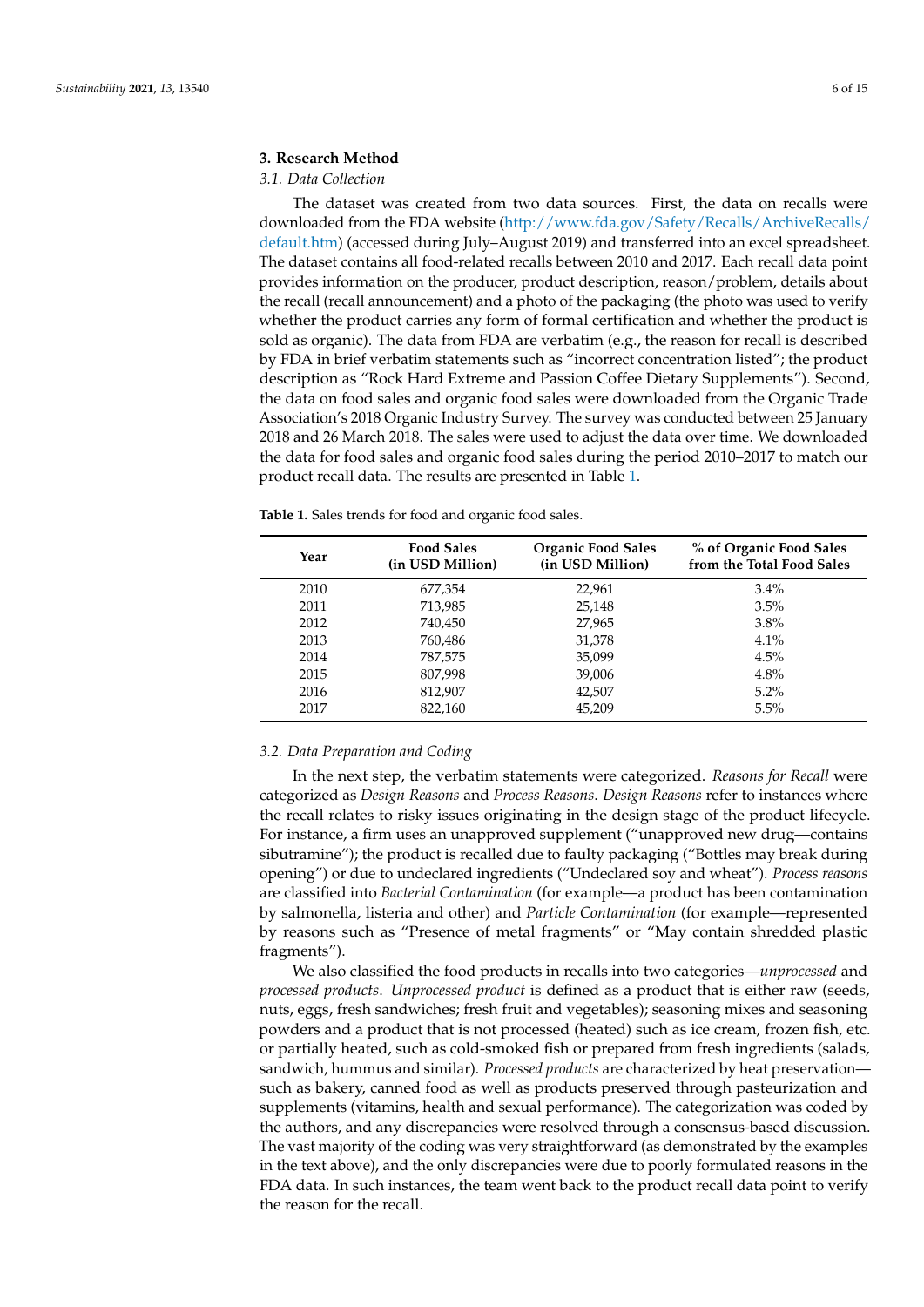#### *3.3. Data Analysis*

In this study, we mainly adopted descriptive data analysis approaches (e.g., frequencies, percentages) to address the research questions. Most of the variables used in this study were coded as binary variables  $(1 = present and 0 = absent)$ . For example, we coded each recalled food product from 2010 to 2017 as organic or conventional (1 = organic,  $0 =$  conventional). For the analysis, we determined the frequencies for these two categories for each year and these values represent how many recalls are associated with organic food products and how many with conventional food products. The frequency of organic food products' recall has been used to address research questions 1 and 2. We coded the cause for each product recall event from 2010 to 2017 using design reasons (if this is the cause, then put 1, otherwise 0) or process reason (if this is the cause, then put 1, otherwise 0). Similarly to a previous procedure, we added all numbers under each of these two broad categories of reasons for each year and these numbers represent the frequencies, i.e., how many times a *Design reason* or *Process reason* is the cause of food product recall in each year. We used these two variables to address our research questions 3 and 4. We also categorised recalled food products into unprocessed and processed. For example, if the recalled food product is under an unprocessed category, we used 1, otherwise 0. Similarly, if the recalled food product is under the process category, we used 1, otherwise 0. We added all these numbers under these two product categories so these numbers represent the frequencies for each year. These variables were used to address research question 4.

## **4. Results**

We structured this section by presenting the results of our data analysis following the four research questions we listed at the outset of this study.

#### *4.1. Research Question 1: Do Organic Products Become More Prone to Errors?*

To address this question, we analysed the growth of organic food product recalls between 2010 and 2017. Taking 2010 data as the baseline (and accounting for the growth of sales of organic food), the paper determines the expected level of recalls and compares the actual recalls against the expected levels. The growth percentage for organic food sales during the period 2011–2017 were calculated using the formula: growth percentage of sales at year<sub>t</sub> = (sales at year<sub>t</sub>—sales at year<sub>t−1</sub>)/sales at year<sub>t−1</sub>. The expected product recall was calculated using the formula: expected product recall at  $year_t = expected$  product recall at year<sub>t−1</sub> + (expected product recall at year<sub>t−1</sub>  $\times$  the growth percentage at year<sub>t−1</sub>). However, for estimating the expected organic product recall in 2011, we used the actual product recall in 2010 (that is 9) as the expected product recall at year $_{t-1}$ . The results are presented in Table [2.](#page-6-0)

| Year | Organic Food<br><b>Sales</b><br>(in USD Million) | % Growth of<br>Organic Food<br><b>Sales</b> | <b>EXPECTED</b><br><b>Product Recall for</b><br>Organic Food | <b>ACTUAL</b><br>Organic Food<br><b>Product Recalls</b> |
|------|--------------------------------------------------|---------------------------------------------|--------------------------------------------------------------|---------------------------------------------------------|
| 2011 | 25,148                                           | $9.5\%$                                     | 10                                                           | 17                                                      |
| 2012 | 27,965                                           | $11.2\%$                                    | 11                                                           | 25                                                      |
| 2013 | 31,378                                           | $12.2\%$                                    | 12                                                           | 11                                                      |
| 2014 | 35,099                                           | $11.9\%$                                    | 14                                                           | 34                                                      |
| 2015 | 39,006                                           | $11.1\%$                                    | 15                                                           | 30                                                      |
| 2016 | 42,507                                           | $9.0\%$                                     | 17                                                           | 33                                                      |
| 2017 | 45,209                                           | $6.4\%$                                     | 18                                                           | 28                                                      |

<span id="page-6-0"></span>**Table 2.** The actual and expected growth of sales and recalls for organic food.

By comparing columns 3 (expected product recalls for organic food) and 4 (actual product recalls for organic food) in Table [2,](#page-6-0) we can conclude that the numbers of actual organic food product recalls are consistently higher than their expected numbers based on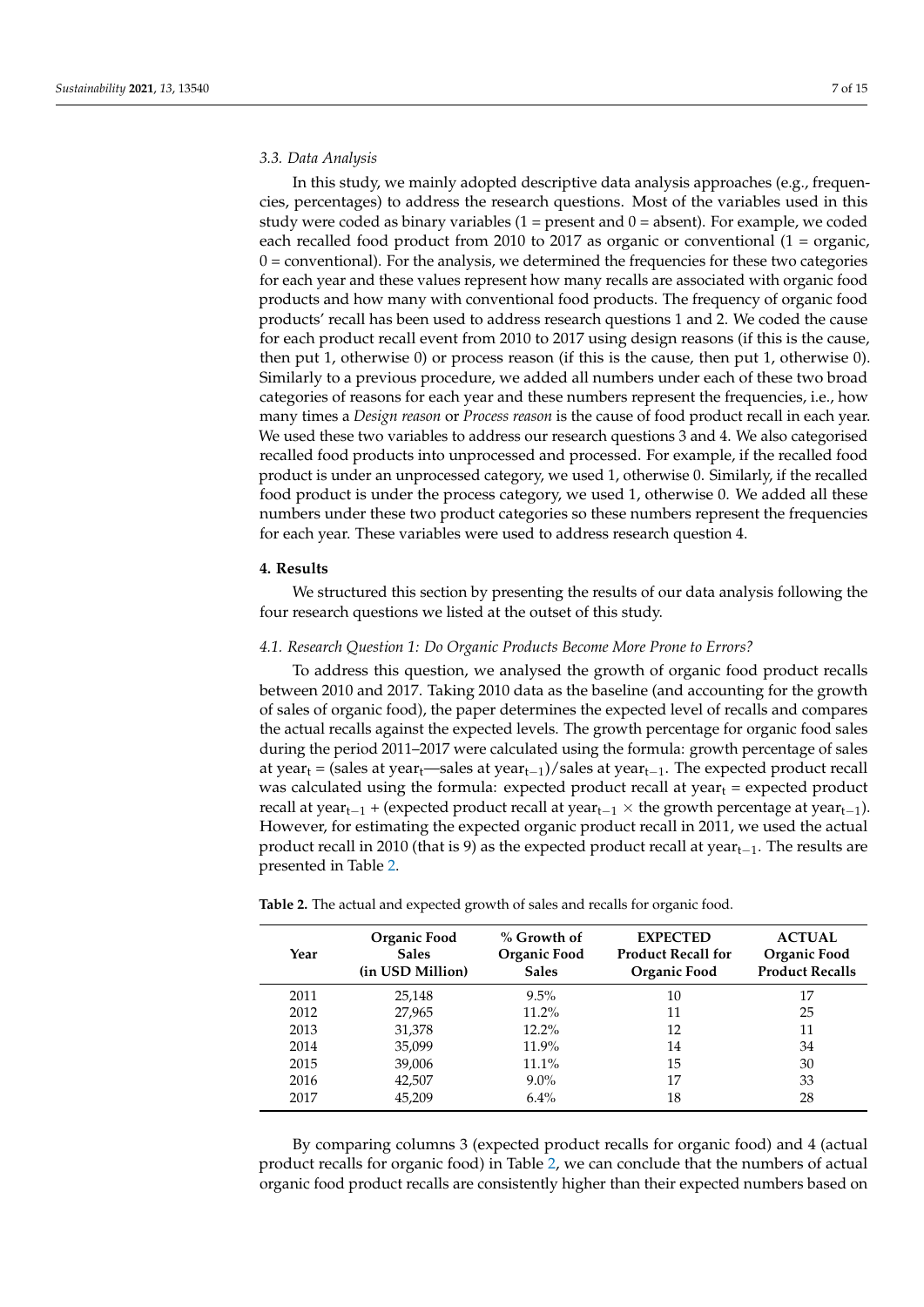the growth rate of the organic food product sales, except in 2013. The results suggest that recalls of organic food products exceed what we might expect from a naive analysis.

4.2. Research Question 2: Does the Proportion of Organic Product Recalls Increase over Time?

In addressing this question, we analysed the trend of the proportion of organic product recalls over the eight-year period. The results, as shown in Table [3](#page-7-0) (and Figure [1](#page-7-1) for the graphical presentation), show an increasing trend. Coupled with the proportion of organic<br>2017 45,209 6.4% 18 28 6.4% 18 289 6.4% 18 289 6.4% 18 289 6.4% 18 289 6.4% 18 289 6.4% 18 289 6.4% 18 289 6.4 product sales that shows a small increment during that period, this trend strengthens the case of an increased risk associated with organic products.  $\mathcal{O}$  (expected product recalls for organic for organic for organic for organic for organic for organic for  $\mathcal{O}$ 

| Table 3. Comparison of sales and recalls between conventional and organic products. |  |
|-------------------------------------------------------------------------------------|--|
|-------------------------------------------------------------------------------------|--|

<span id="page-7-0"></span>

| Year | <b>Total Food Product</b><br>Sales (in USD)<br>Million) | Organic Food<br><b>Product Sales (in)</b><br><b>USD Million</b> ) | % of Organic<br><b>Food Product</b><br><b>Sales</b> | <b>Total Food</b><br>Product<br>Recalls | Organic Food<br>Product<br>Recalls | % of Organic<br><b>Food Product</b><br>Recalls |
|------|---------------------------------------------------------|-------------------------------------------------------------------|-----------------------------------------------------|-----------------------------------------|------------------------------------|------------------------------------------------|
| 2010 | 677,354                                                 | 22,961                                                            | $3.4\%$                                             | 288                                     | 9                                  | 3.13%                                          |
| 2011 | 713,985                                                 | 25,148                                                            | $3.5\%$                                             | 312                                     | 17                                 | 5.50%                                          |
| 2012 | 740,450                                                 | 27,965                                                            | $3.8\%$                                             | 374                                     | 25                                 | 6.95%                                          |
| 2013 | 760,486                                                 | 31,378                                                            | 4.1%                                                | 272                                     | 11                                 | $4.07\%$                                       |
| 2014 | 787.575                                                 | 35.099                                                            | 4.5%                                                | 291                                     | 34                                 | 11.68%                                         |
| 2015 | 807,998                                                 | 39,006                                                            | 4.8%                                                | 355                                     | 30                                 | 8.47%                                          |
| 2016 | 812.907                                                 | 42,507                                                            | $5.2\%$                                             | 486                                     | 33                                 | $6.79\%$                                       |
| 2017 | 822,160                                                 | 45,209                                                            | $5.5\%$                                             | 346                                     | 28                                 | 8.09%                                          |

<span id="page-7-1"></span>

**Figure 1.** Comparison between the growth of organic food product sales and organic food product **Figure 1.** Comparison between the growth of organic food product sales and organic food product recalls. recalls.

of organic food has an increasing trend, we will now compare the proportion and the the eight-year period in Table [3.](#page-7-0) In particular, we compare the trend of the proportion of the sales of organic food products from the total sales of food products (column 4) with the sales of organic food products from the total sales of food products (column 4) white<br>the trend of the proportion of the recalls of organic food products from the total recalls of food products (column 7). Our observation suggest that both columns show a positive  $200$  Section  $200$  is relatively smaller compared to the growth of column 7 (from approximately 3% to approximately  $8\%$ ). We also perform further analysis to compare the trends of the two columns by estimating the slopes of the data from the eight-year period. The results show that the slope of column 4 is 0.0032 while the slope of column 4 is 0.0064—indicating that the growth of column 7 is higher (double) than that of column 4. Since the growth of the Having shown in the previous research question that the number of product recalls trend of product recalls between organic and non-organic food based on the data from trend (growth), but the growth in column 4 (from approximately 3% to approximately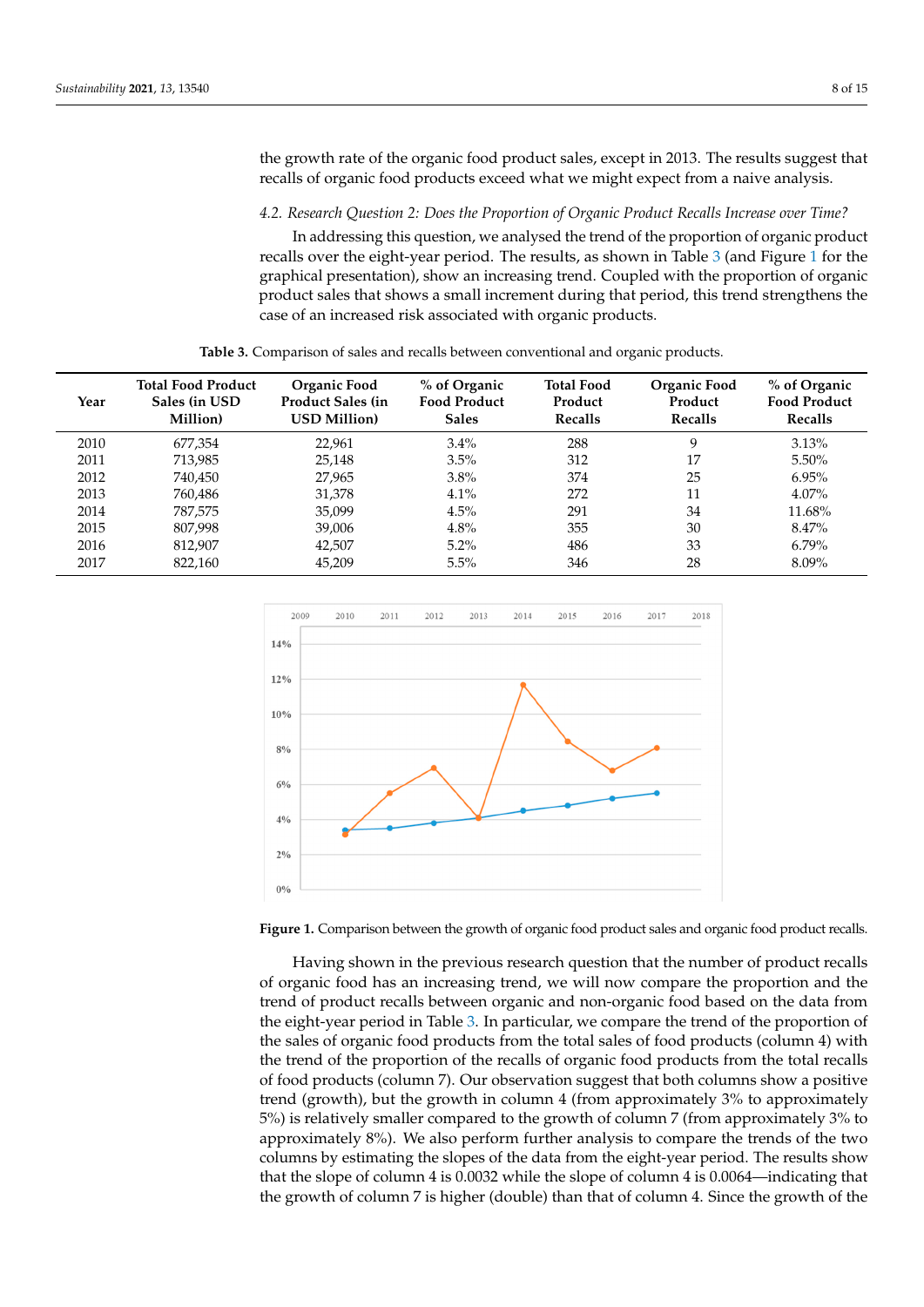proportion of organic food product recalls is higher than the proportion of organic product sales (which represents the volume), we can not only conclude that there is a growth in product recalls for organic food products, but also that its growth is higher than that of non-organic food products. *Recalls in Terms of the Causes of the Recalls* 

#### 4.3. Research Question 3: Is There Any Difference between Organic and Non-Organic Product<br>Pack of the reasons for a ratio of the reasons of the reasons for the reasons for the reasons of the reasons fo *Recalls in Terms of the Causes of the Recalls* (P) recalls in ferms of the causes of the recalls

To account for the reasons for recalls, this paper uses a ratio of design (D) and process  $\alpha$  recall reasons (D/P ratio) and compares the ratios between conventional and organic (P) recall reasons (D/P ratio) and compares the ratios between conventional and organic  $p_{\text{total}}$  and  $p_{\text{total}}$  and  $p_{\text{total}}$  and  $p_{\text{total}}$  and  $p_{\text{total}}$  and  $p_{\text{total}}$  and  $p_{\text{total}}$  and  $p_{\text{total}}$  and  $p_{\text{total}}$  are products. The D/P ratio is calculated as a fraction of design and process reasons; where  $\overline{D}/P > 1$  signifies a prevalence of design reasons,  $D/P < 1$  signifies a prevalence of process reason. The higher (lower) the value, the more significant the prevalence of design (process) reasons. To demonstrate the calculation, for instance, in 2011 (in conventional food systems), there were 152 recalls due to design reasons and 140 due to process reasons; therefore,<br> $\frac{1}{2}$ the  $D/P$  ratio = 152/140 = 1.09; this shows a slight prevalence of design reasons for a  $rac{1}{100}$  and  $rac{1}{2}$  $rac{1}{2}$  $rac{1}{2}$   $rac{1}{100}$  =  $rac{1}{20}$ , this shows a significant provalence of design reasons for a recall within the conventional food category. Figure 2 compares the recall reasons for conventional and organic produce. From Figure [2,](#page-8-0) we can see that the ratio of design and process reasons is constantly higher for conventional produce.

<span id="page-8-0"></span>

**Figure 2.** Ratio of design and process reasons for recalls. **Figure 2.** Ratio of design and process reasons for recalls.

*4.4. Research Question 4: Are There Any Differences in the Causes of Product Recalls between Processed and Unprocessed Food among Conventional and Organic Products? 4.4. Research Question 4: Are There Any Differences in the Causes of Product Recalls between*

*Processed and Unprocessed Food among Conventional and Organic Products?*  In performing a comparative analysis between unprocessed and processed food described above). The results are shown in Figure [3.](#page-9-0) products in both conventional and organic production, we used similar D/P ratios (as

The results in Figure 3 show no differ[en](#page-9-0)ce in terms of the causes of product recalls as reflected in the D/P ratio among organic products as both processed and unprocessed organic food products have the proportion of their recalls dominated by process than design  $(D/P \text{ ratio} < 1)$ . On the other hand, for conventional food products, the ratio between design and process is spin between processed and unprocessed rood products<br>with processed food products and unprocessed food product recalls being dominated by process errors (D/P ratio < 1) while processed food product recalls are dominated by  $s$  design errors (D/P ratio > 1). between design and process is split between processed and unprocessed food products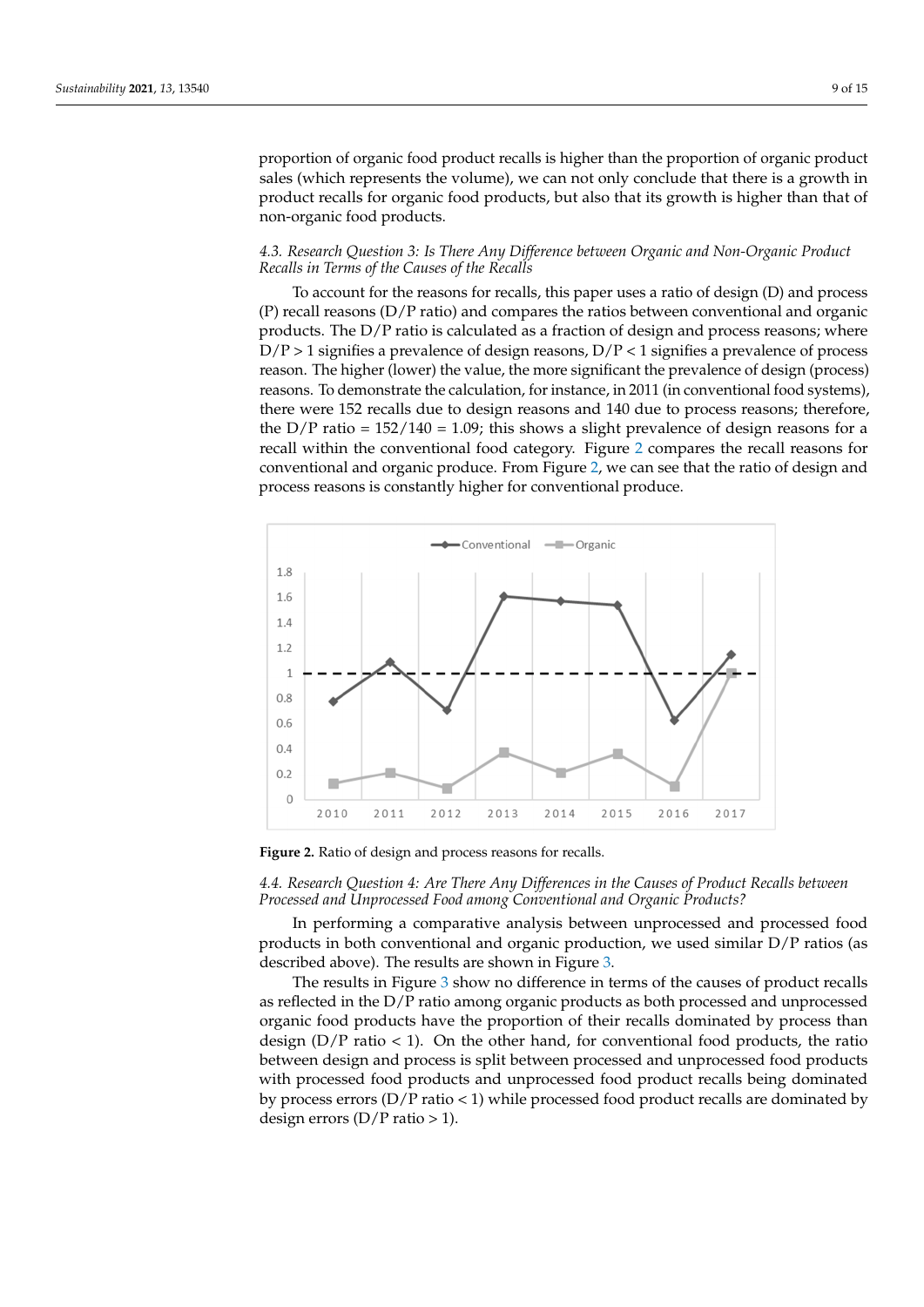<span id="page-9-0"></span>

**Figure 3.** Comparison of the ratio of reasons for product recalls between unprocessed and processed food. **Figure 3.** Comparison of the ratio of reasons for product recalls between unprocessed and processed food.

#### **5. Discussion**

**5. Discussion**  Fire during the data collected during the period 2010–2017 offers three important findings. First, there is an increasing level of product recalls of organic produce, suggesting findings. First, there is an increasing level of product recalls of organic produce, suggest-that the risk associated with organic produce has increased over time. Based on a sample of ing that the risk associated with organic produce has increased over time. Based on a sam-2721 observations, of panel data from 2010–2017, drawn from US food product recalls, we ple of 2721 observations, or panel data from 2011–2017, drawn from 2010 product recalls, we<br>found that after adjusting for the annual growth of sales, the growth of product recalls is calls, we found that after adjusting for the annual growth of sales, the growth of product accelerating. In part, the increasing number of recalls have been attributed in the literature recalls is accelerating. In part, the increasing number of recalls have been attributed in the to the improved capability of the detection mechanism in supply chains [\[42](#page-13-28)[,47\]](#page-14-4). For instance, improvements in technologies (i.e., scientific testing and tracing methods) as well For instance, improvements in technologies (i.e., scientific testing and tracing methods) as as audits allow the detection of a higher number of cases of food contamination faster. well as audits allow the detection of a higher number of cases of food contamination faster. However, the recalls from organic food systems have increased at a greater scale relative to Forwards, the recalls from organic food systems have increased at a greater calle relative to detect conventional food systems; suggesting that the increased ability of food systems to detect food contamination does not explain the increased ability of food systems to detect<br>food contamination does not explain the increase in organic product recalls. This finding tect food contamination does not explain the increase in organic product recalls. This find-contradicts the results reported by Smith-Spangler et al. [\[10\]](#page-12-9) who found no difference in risks between the conventional and organic food systems. These are certainly unexpected risks between the conventional and organic food systems. These are certainly unexpected in risks between the conventional and organic food systems. These are certainly unex-as well as alarming findings: organic products are highly trusted by consumers [\[48\]](#page-14-5) as the demand has been steadily growing. Though our results should not be interpreted as a case Example has been steading, growing. Though our results shown not be interpreted in a case<br>against organic products, at the same time, it is troublesome that organic products pose preted as a case against organic products, at the same time, it is troublesome that organic potentially higher risks to consumers—an issue that needs to be addressed [\[49\]](#page-14-6). The analysis of the data collected during the period 2010–2017 offers three important

products are more likely to be recalled for process reasons (i.e., Secondly, organic products are more likely to be recalled for process reasons (i.e., [49]. bacterial contamination) rather than for design reasons (i.e., due to undeclared ingredients). The results support previous findings in the literature, for instance, a study by Strom [\[15\]](#page-13-2) that highlighted that 87% of organic recalls since 2012 were for bacterial contamination, ents ingiting in the results support previous finding in the literature of the literature, such as salmonella and listeria, rather than a problem associated with misleading labelling. Figure that distribution that all the contamination that the problem association with mission and give emitgency. In a similar vein, Pan et al. [\[50\]](#page-14-7) asserted that "there was a twofold higher probability of tion, such as salmonella and listeria, rather than a problem associated with misleading Salmonella contamination in samples from growers or vendors who stated that they used organic farming practices compared with samples from those using conventional farming organic farming practices compared with samples from those using conventional farming practices." The reason for increased levels of process errors might be explained in several practices. The reason for increased to case or process critics magnetic organization ways [\[15](#page-13-2)[,50\]](#page-14-7). Organic products have more constraints on how to handle contamination risks. For instance, organic farms are not allowed to use commercial fertilizers, and the nexter For metallice) erganic rarms are not allowed to also confinement revalisely, and the use of manure increases the risk of *E. coli*. Second, organic production is also under more contamination risks. For instance, organic farms are not allowed to use commercial ferti-certification scrutiny. This increased scrutiny means that the producers are less likely to omit ingredients and allergens from their labels. At the same time, the increased scrutiny omit ingredients and allergens from their labels. At the same time, the increased scrutiny also under more certification scruting that the producers increased scrutiny. The producers certification does not equally well address risks with process issues (such as bacterial contamination).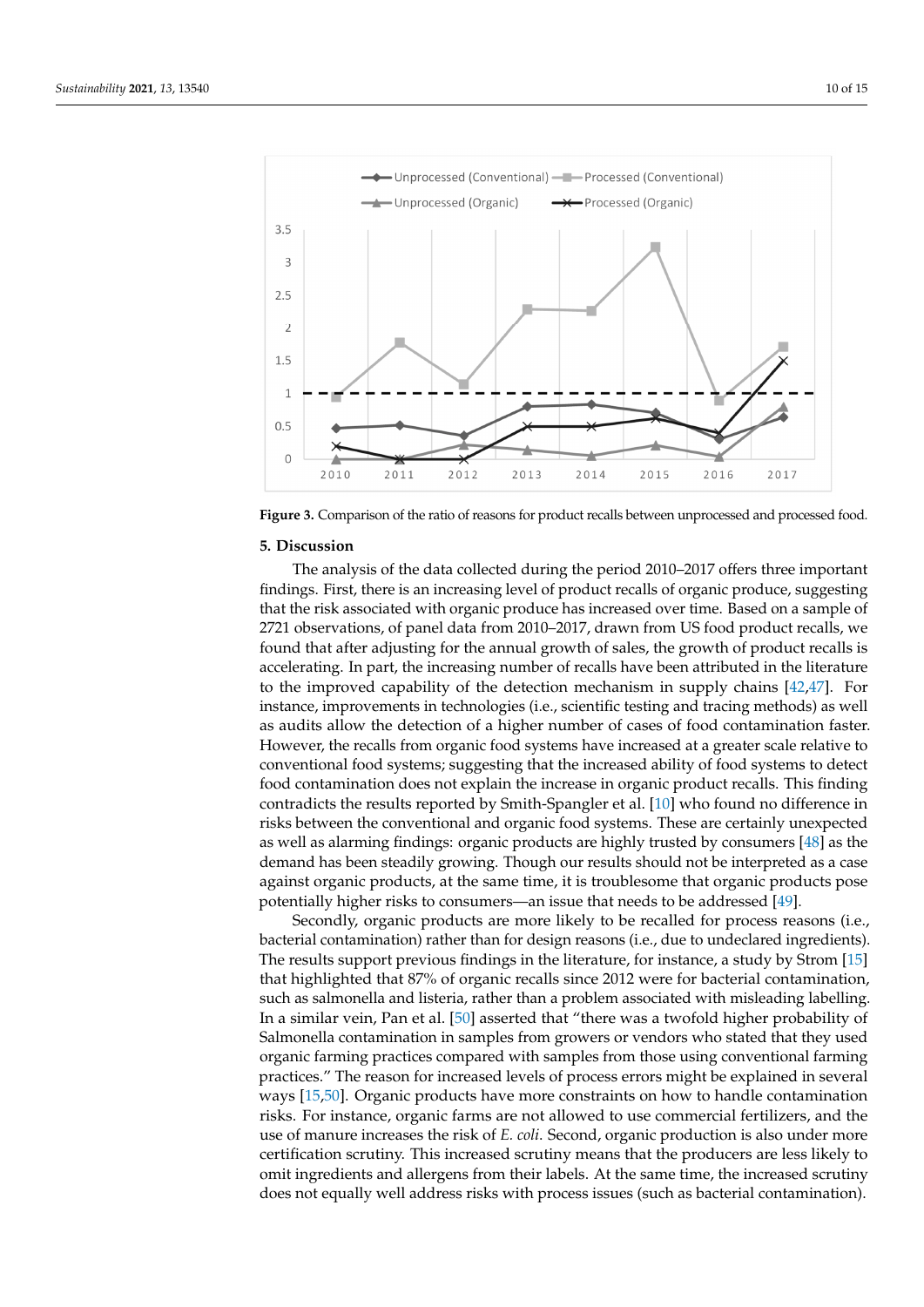Third, processed food product recalls have a relatively higher propensity of design errors than process errors (high D/P ratio) compared to unprocessed food product recalls (this finding is applicable for both conventional and organic products). This means that processed products have a higher propensity of risk in the design (and are recalled for design reasons) rather than on the process aspects compared to the unprocessed products. For instance, unprocessed organic food has the lowest the D/P ratio, suggesting that most cases of recalls are caused by process aspects. As mentioned earlier, this is likely due to the specific practices of the organic production system (i.e., more constrains in handling contamination risks due to a reduced or forbidden use of pesticides that affects the effectiveness of weed management). This finding shows a clear contrast between processed conventional food products (dominated by design errors) and unprocessed organic food products (dominated by process errors). The result is insightful given the fact that organic food products are claimed to be tastier, healthier, safer and more nutritious than conventionally processed food products due the methods used to grow them (i.e., free from pesticides, fertilizers, or other unnatural substances). However, such reduced risk levels of potential chemical contamination are offset by increased risks related to other types of contamination during the production and supply chain processes.

#### *5.1. Practical Implications*

Our study provides several important strategic and operational implications for the management of organic food production systems.

At the policy level, we assert that while there exist well-established inspection, testing and certification systems such as the ISO 22000 standard for safety in food chains and several certification programs for organic produce [\[35\]](#page-13-21), these schemes might be failing to prevent the risks of increasing contamination and consequently, recalls of organic products. Apart from the risk posed to consumers [\[51](#page-14-8)[–53\]](#page-14-9), the increasing recalls of organic products' recalls might also hamper the transition towards sustainable agricultural practices. Sustainable practices are an important part of the UN's SDG agenda, i.e., as SDG2 to end hunger assumes a rapid shift toward sustainable agriculture and sustainable practices that are inherent in organic production [\[54\]](#page-14-10). For these, and many other reasons, policy makers should reconsider the monitoring and control mechanisms and address the increasing level of organic product recalls by focusing on prevention measures that are specifically designed for organic food systems. There may be a greater need for technology to be leveraged in organic food production systems, to manage the complexity of these food systems. The investment and innovation of monitoring and control should also translate to innovations and the digitalization of inspections, monitoring, testing and auditing [\[30,](#page-13-17)[55\]](#page-14-11).

At the firm level, the findings imply that managers are ill-prepared to handle the complexities associated with organic food production systems. For supply chain managers, for instance, it means that higher levels of scrutiny of organic suppliers might be necessary and that supply chain partners in these supply chains might pose an increasingly higher risk. Managers should also be aware that whilst design risks are well managed, process risks are prevailing in organic food systems. In selecting supply chain partners, a high level of system traceability, for instance, is critical for reliable supply. The technological competence of firms also reduces the overall cost of product recalls. For example, the identification and traceability of contaminated batches is made easier with the use of a warehouse management system (WMS) or enterprise resource planning system (ERP), allowing the identification of batches/pallets of products.

There are substantial constraints on how organic food production systems can adapt and react to production challenges; the mechanisms will not necessarily be clear to managers from a conventional food production system background and may require greater planning and scrutiny. Further attention also needs to be applied to the management of recalls after they occur. The opportunity for cross-contamination (e.g., in a meat processing plant) and the contamination of unprocessed foods (e.g., such as lettuce or other produce) shows that traceability technologies still need further work. We also need to develop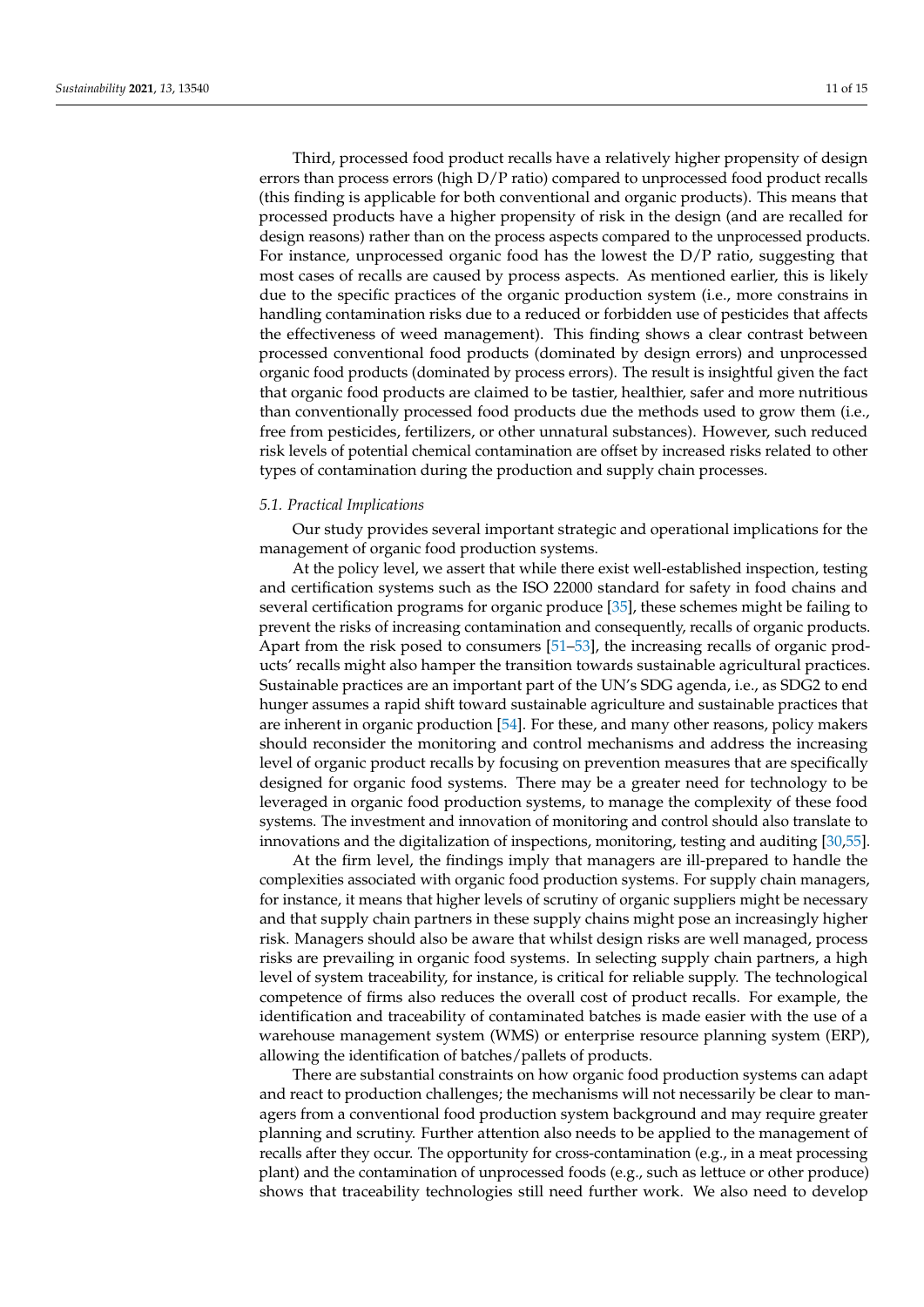methods of processing, handling and transporting organic foods that may limit potential costs; e.g., by improving traceability or reducing the batch sizes so that fewer discrete items may be affected by a food safety concern or recall. Insurance for food recall risks is scarce, often due to the extreme costs that would be incurred by a Class I recall event over a nation [\[44\]](#page-14-1) and thus, resolving this issue might also reduce the costs of insurance cover for an organic food recall.

Any food product recall (including organic food) is a critical firm strategy that not only involves significant costs and loss of reputation, but also a food safety issue for consumers [\[51\]](#page-14-8). While consumers are better aware of the risk associated with organic food product recall [\[52\]](#page-14-12) through social media nowadays, the elimination of such recall is unlikely to occur in the future. Firms are now adopting advanced technology such as whole-genome sequence to identify the exact cause of the recall [\[56\]](#page-14-13). It is also important to improve the efficacy of the food product recall system by better designing recall messages to consumers, alerting consumers about the potential hazards related to recall food products, and improving consumer response to recall products [\[56\]](#page-14-13).

## *5.2. Limitations and Future Research*

While our study used a large US dataset, representing a large and sophisticated market, it remains a single market. There are other markets (e.g., the European Union,) that often have a deeper and richer history of organic and alternative food production systems. It may be the case that there are other factors at play, such as a large and rapid shift towards organic food systems by firms who are unable to manage the complexities which must be managed in this environment. Our study also focused on determining the errors (recalls). Scrutinizing the sources of errors and where the errors emerge in the product life cycle, is outside of the scope of this study. The investigation has been limited to an analysis relating to the recalls and the production system only and has excluded a related analysis of, for instance, consumer awareness of and concern about errors in organic food production systems as well as excluding managerial decision making in product recall management (i.e., the initiation of voluntary versus mandatory recalls). Further research might address these limitations related to the scope of our study and a plethora of other questions related to the product safety of organic and conventional produce.

Further research is, for instance, needed to understand the transition from conventional towards organic produce. Recent trends suggests that the market is growing and also that producers are transitioning towards organic produce in expectation of future demand [\[57\]](#page-14-14). Future research might include these factors by controlling for the adoption and entry of new firms to the market, or with a cross-sectional study involving multiple regions with different histories and levels of industrial concentration (which may indicate the presence of new and small entrants) in both conventional and organic food production systems. Further research might show whether this is inherent or whether it may be affected by an increasing number of facilities adopting organic food production systems and finding themselves underprepared for the additional process challenges they experience in terms of greater complexity [\[50\]](#page-14-7), process choices and higher labour challenges [\[38,](#page-13-24)[40\]](#page-13-26).

The use of technologies in food systems remains key for food safety [\[58\]](#page-14-15). Further studies are needed to understand the role of technologies for the rapid determination of sources of contamination and a rapid targeted recall of the contaminated products (rather than a large-scale recall). Targeted recalls also have an impact on food waste and future research can prioritize specific technologies and managerial practices that can prevent recalls in organic food systems. The role of consumers in product recalls also needs further scrutiny. It is timely to consider how consumers can become a more central part of food safety and food product recall systems, for instance through the use of home-based detection technologies for food contamination.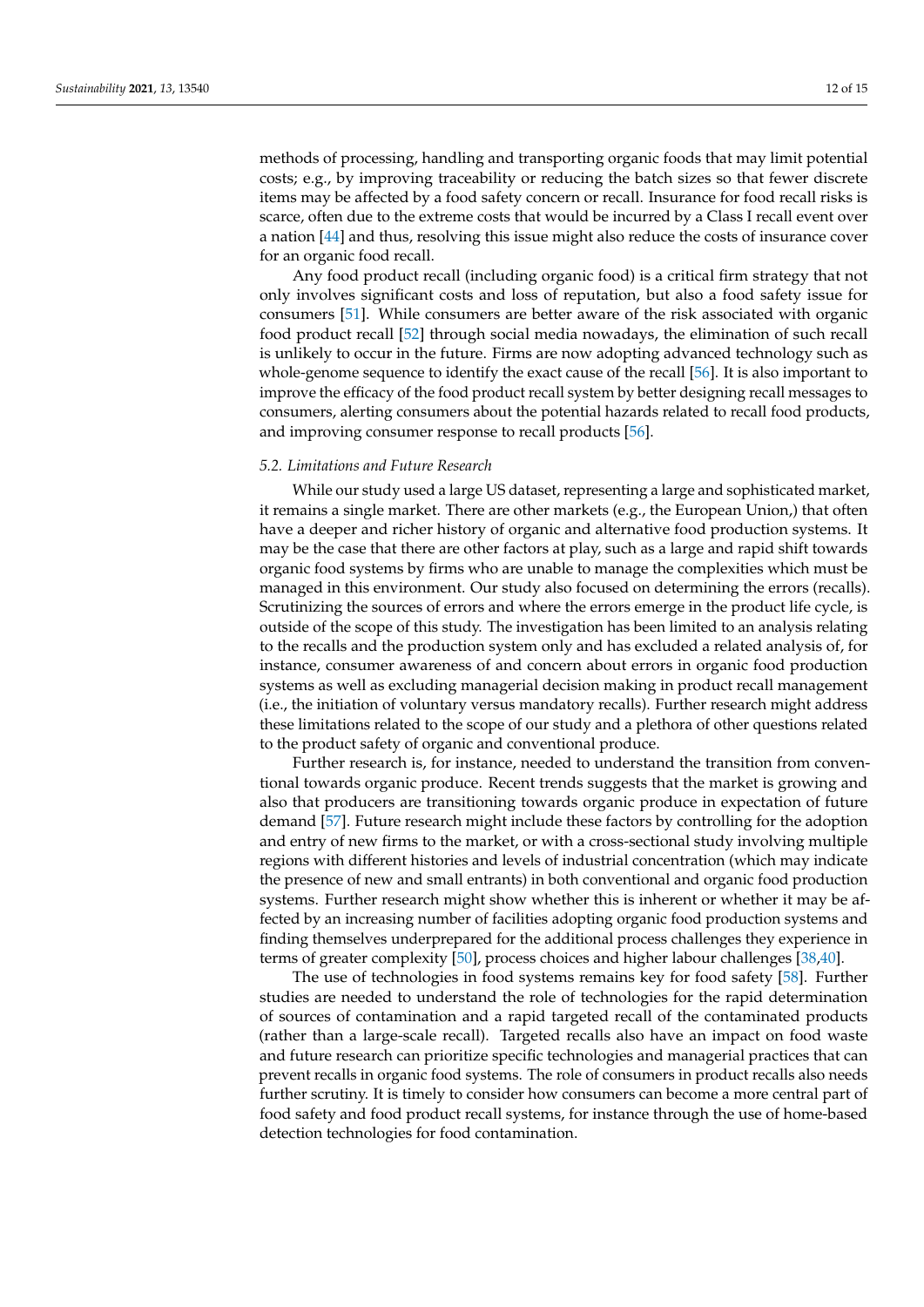# **6. Conclusions**

Drawing on a dataset of 2721 observations from 2010 to 2017 of US product recalls of conventional and organic food products, our paper addressed two food-related risks: design risk (a risk that is present at the development stage of the food product, such as the use of unapproved ingredients or the omission of some ingredients on the food label) and process risk (a risk within the supply chain, such as the contamination of food products with salmonella or *E. coli*). The paper demonstrates that organic products are becoming less safe and that organic products are recalled at higher rate. Organic products are also more prone to process risks rather than design risks. Our results indicate the challenges of transitioning to and managing organic food production systems. This paper also paves the way for further research in important areas—such studies that address producers, transitions from conventional to organic food systems; studies of the improvement and alignment of the use of technologies for product recalls and the role of consumers in participating in the detection of food risks in supply chains. Despite a somewhat negative light that these results put on organic products, the results should not be used to discourage consumers to shy away from organic produce. Rather, the results should be understood as a call for improved scrutiny and governance of organic food systems.

**Author Contributions:** Conceptualization, literature review, methodological approach and writing, M.C., P.C., D.P., X.Z. and L.C.W.; data collection, P.C. and X.Z.; data analysis, M.C., P.C. and D.P. All authors have read and agreed to the published version of the manuscript.

**Funding:** This research received no external funding.

**Institutional Review Board Statement:** Not applicable.

**Informed Consent Statement:** Not applicable.

**Data Availability Statement:** Publicly available datasets were analysed in this study. This data can be found here: <http://www.fda.gov/Safety/Recalls/ArchiveRecalls/default.htm> (accessed on 20 September 2019). The coding of the data is available upon request from corresponding authors.

**Conflicts of Interest:** All authors declare no conflict of interest.

## **References**

- <span id="page-12-0"></span>1. Gomiero, T. Food quality assessment in organic vs. conventional agricultural produce: Findings and issues. *Appl. Soil Ecol.* **2018**, *123*, 714–728. [\[CrossRef\]](http://doi.org/10.1016/j.apsoil.2017.10.014)
- <span id="page-12-1"></span>2. IFOAM. *The World of Organic Agriculture 2019*; IFOAM Organics International: Bonn, Germany, 2019.
- <span id="page-12-2"></span>3. Seufert, V.; Ramankutty, N.; Mayerhofer, T. What is this thing called organic?—How organic farming is codified in regulations. *Food Policy* **2017**, *68*, 10–20. [\[CrossRef\]](http://doi.org/10.1016/j.foodpol.2016.12.009)
- <span id="page-12-3"></span>4. Sazvar, Z.; Rahmani, M.; Govindan, K. A sustainable supply chain for organic, conventional agro-food products: The role of demand substitution, climate change and public health. *J. Clean. Prod.* **2018**, *194*, 564–583. [\[CrossRef\]](http://doi.org/10.1016/j.jclepro.2018.04.118)
- <span id="page-12-4"></span>5. Popa, M.E.; Mitelut, A.C.; Popa, E.E.; Stan, A.; Popa, V.I. Organic foods contribution to nutritional quality and value. *Trends Food Sci. Technol.* **2019**, *84*, 15–18. [\[CrossRef\]](http://doi.org/10.1016/j.tifs.2018.01.003)
- <span id="page-12-5"></span>6. Bravo-Monroy, L.; Potts, S.G.; Tzanopoulos, J. Drivers influencing farmer decisions for adopting organic or conventional coffee management practices. *Food Policy* **2016**, *58*, 49–61. [\[CrossRef\]](http://doi.org/10.1016/j.foodpol.2015.11.003)
- <span id="page-12-6"></span>7. Lee, H.-J.; Yun, Z.-S. Consumers' perceptions of organic food attributes and cognitive and affective attitudes as determinants of their purchase intentions toward organic food. *Food Qual. Prefer.* **2015**, *39*, 259–267. [\[CrossRef\]](http://doi.org/10.1016/j.foodqual.2014.06.002)
- <span id="page-12-7"></span>8. Rana, J.; Paul, J. Consumer behavior and purchase intention for organic food: A review and research agenda. *J. Retail. Consum. Serv.* **2017**, *38*, 157–165. [\[CrossRef\]](http://doi.org/10.1016/j.jretconser.2017.06.004)
- <span id="page-12-8"></span>9. Huber, M.; Rembiałkowska, E.; Srednicka, D.; Bügel, S.; Van De Vijver, L. Organic food and impact on human health: Assessing ´ the status quo and prospects of research. *NJAS-Wagening. J. Life Sci.* **2011**, *58*, 103–109. [\[CrossRef\]](http://doi.org/10.1016/j.njas.2011.01.004)
- <span id="page-12-9"></span>10. Smith-Spangler, C.; Brandeau, M.L.; Hunter, G.E.; Bavinger, J.C.; Pearson, M.; Eschbach, P.J.; Sundaram, V.; Liu, H.; Schirmer, P.; Stave, C.; et al. Are organic foods safer or healthier than conventional alternatives? A systematic review. *Ann. Intern. Med.* **2012**, *157*, 348–366. [\[CrossRef\]](http://doi.org/10.7326/0003-4819-157-5-201209040-00007) [\[PubMed\]](http://www.ncbi.nlm.nih.gov/pubmed/22944875)
- <span id="page-12-10"></span>11. Bourn, D.; Prescott, J. A Comparison of the Nutritional Value, Sensory Qualities, and Food Safety of Organically and Conventionally Produced Foods. *Crit. Rev. Food Sci. Nutr.* **2002**, *42*, 1–34. [\[CrossRef\]](http://doi.org/10.1080/10408690290825439) [\[PubMed\]](http://www.ncbi.nlm.nih.gov/pubmed/11833635)
- <span id="page-12-11"></span>12. Verdouw, C.N.; Wolfert, J.; Beulens, A.J.M.; Rialland, A. Virtualization of food supply chains with the internet of things. *J. Food Eng.* **2016**, *176*, 128–136. [\[CrossRef\]](http://doi.org/10.1016/j.jfoodeng.2015.11.009)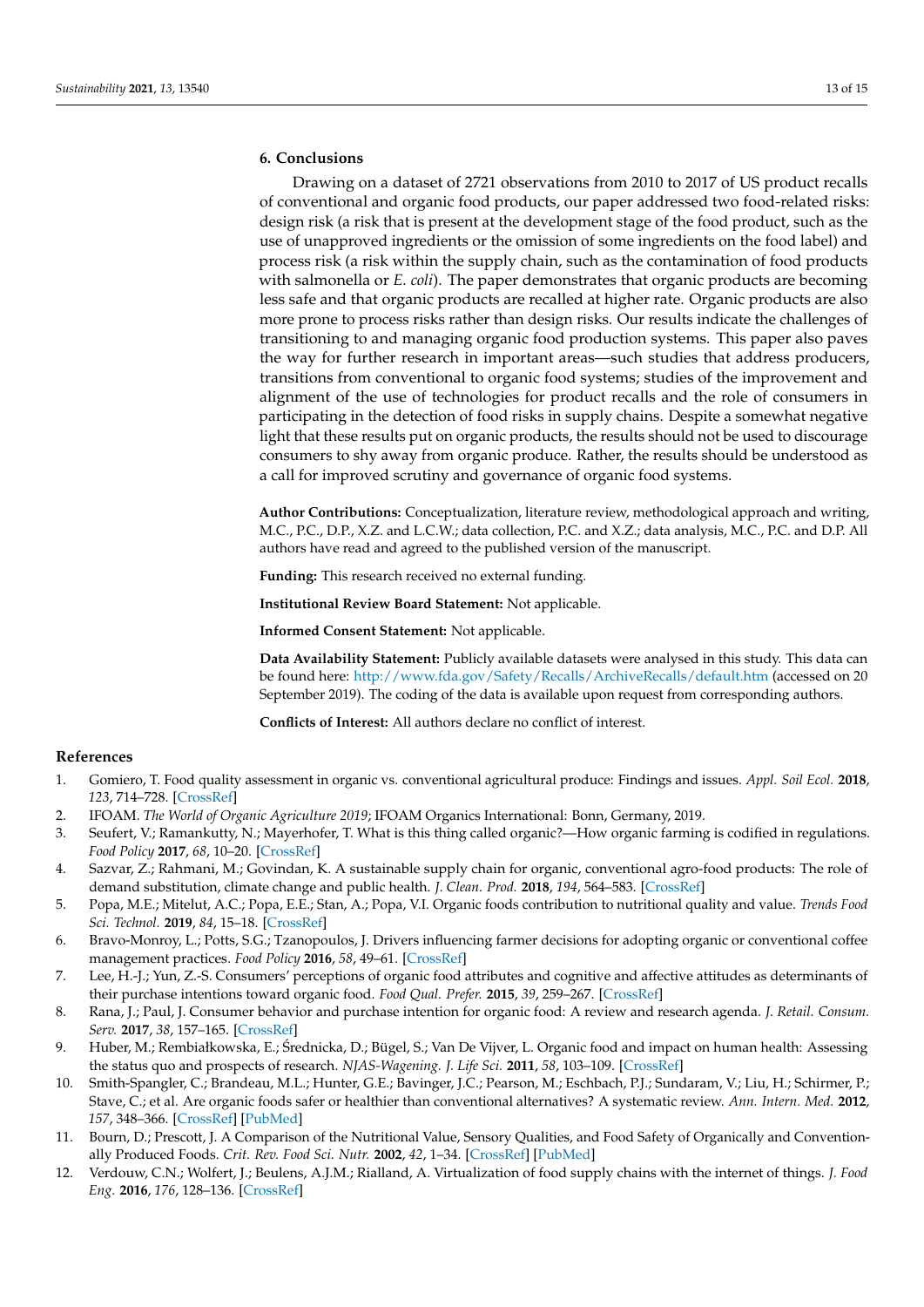- <span id="page-13-0"></span>13. Ali, S.M.; Moktadir, M.A.; Kabir, G.; Chakma, J.; Rumi, M.J.U.; Islam, M.T. Framework for evaluating risks in food supply chain: Implications in food wastage reduction. *J. Clean. Prod.* **2019**, *228*, 786–800.
- <span id="page-13-1"></span>14. Reuters Analysis: *E. coli* Outbreak Poses Questions for Organic Farming. 5 September 2011. Available online: [https://www.](https://www.reuters.com/article/us-ecoli-beansprouts-idUSTRE7552N720110606) [reuters.com/article/us-ecoli-beansprouts-idUSTRE7552N720110606](https://www.reuters.com/article/us-ecoli-beansprouts-idUSTRE7552N720110606) (accessed on 15 July 2020).
- <span id="page-13-2"></span>15. Strom, S. Recalls of Organic Food on the Rise, Report Says. *The New York Times*, 20 August 2015. Available online: [https:](https://www.nytimes.com/2015/08/21/business/recalls-of-organic-food-on-the-rise-report-says.html) [//www.nytimes.com/2015/08/21/business/recalls-of-organic-food-on-the-rise-report-says.html](https://www.nytimes.com/2015/08/21/business/recalls-of-organic-food-on-the-rise-report-says.html) (accessed on 15 July 2020).
- <span id="page-13-3"></span>16. Notarnicola, B.; Sala, S.; Anton, A.; McLaren, S.J.; Saouter, E.; Sonesson, U. The role of life cycle assessment in supporting sustainable agri-food systems: A review of the challenges. *J. Clean. Prod.* **2017**, *140*, 399–409. [\[CrossRef\]](http://doi.org/10.1016/j.jclepro.2016.06.071)
- <span id="page-13-4"></span>17. Chan, K.; Prendergast, G.; Grønhøj, A.; Bech-Larsen, T. Communicating healthy eating to adolescents. *J. Consum. Mark.* **2009**, *26*, 6–14. [\[CrossRef\]](http://doi.org/10.1108/07363760910927000)
- <span id="page-13-5"></span>18. Zhao, X.; Li, Y.; Flynn, B.B. The financial impact of product recall announcements in China. *Int. J. Prod. Econ.* **2013**, *142*, 115–123. [\[CrossRef\]](http://doi.org/10.1016/j.ijpe.2012.10.018)
- <span id="page-13-6"></span>19. Wood, L.C.; Wang, J.X.; Olesen, K.; Reiners, T. The effect of slack, diversification, and time to recall on stock market reaction to toy recalls. *Int. J. Prod. Econ.* **2017**, *193*, 244–258. [\[CrossRef\]](http://doi.org/10.1016/j.ijpe.2017.07.021)
- <span id="page-13-7"></span>20. Salin, V.; Hooker, N.H. Stock market reaction to food recalls. *Rev. Agric. Econ.* **2001**, *23*, 33–46. [\[CrossRef\]](http://doi.org/10.1111/1058-7195.00044)
- <span id="page-13-8"></span>21. Thomsen, M.R.; McKenzie, A.M. Market incentives for safe foods: An examination of shareholder losses from meat and poultry recalls. *Am. J. Agric. Econ.* **2001**, *83*, 526–538. [\[CrossRef\]](http://doi.org/10.1111/0002-9092.00175)
- <span id="page-13-9"></span>22. FiBL. European Organic Market Grew to More Than 37 Billion Euros in 2017. 13 February 2019. Available online: [https:](https://www.fibl.org/en/info-centre/news/european-organic-market-grew-to-more-than-37-billion-euros-in-2017) [//www.fibl.org/en/info-centre/news/european-organic-market-grew-to-more-than-37-billion-euros-in-2017](https://www.fibl.org/en/info-centre/news/european-organic-market-grew-to-more-than-37-billion-euros-in-2017) (accessed on 15 July 2020).
- <span id="page-13-10"></span>23. Hoefkens, C.; Verbeke, W.; Aertsens, J.; Mondelaers, K.; Van Camp, J. The nutritional and toxicological value of organic vegetables: Consumer perception versus scientific evidence. *Br. Food J.* **2009**, *111*, 1062–1077. [\[CrossRef\]](http://doi.org/10.1108/00070700920992916)
- <span id="page-13-11"></span>24. Hill, H.; Lynchehaun, F. Organic milk: Attitudes and consumption patterns. *Br. Food J.* **2002**, *104*, 526–542. [\[CrossRef\]](http://doi.org/10.1108/00070700210434570)
- <span id="page-13-12"></span>25. Castka, P.; Corbett, C. Adoption and diffusion of environmental and social standards. *Int. J. Oper. Prod. Manag.* **2016**, *36*, 1504–1529. [\[CrossRef\]](http://doi.org/10.1108/IJOPM-01-2015-0037)
- <span id="page-13-13"></span>26. Thomé, K.M.; Cappellesso, G.; Ramos, E.L.A.; de Lima Duarte, S.C. Food Supply Chains and Short Food Supply Chains: Coexistence conceptual framework. *J. Clean. Prod.* **2021**, *278*, 123207. [\[CrossRef\]](http://doi.org/10.1016/j.jclepro.2020.123207)
- <span id="page-13-14"></span>27. Chemat, F.; Rombaut, N.; Meullemiestre, A.; Turk, M.; Perino, S.; Fabiano-Tixier, A.-S.; Abert-Vian, M. Review of green food processing techniques. Preservation, transformation, and extraction. *Innov. Food Sci. Emerg. Technol.* **2017**, *41*, 357–377. [\[CrossRef\]](http://doi.org/10.1016/j.ifset.2017.04.016)
- <span id="page-13-15"></span>28. Van Der Vorst, J.G.; Tromp, S.-O.; Zee, D.-J.v.d. Simulation modelling for food supply chain redesign; integrated decision making on product quality, sustainability and logistics. *Int. J. Prod. Res.* **2009**, *47*, 6611–6631. [\[CrossRef\]](http://doi.org/10.1080/00207540802356747)
- <span id="page-13-16"></span>29. Aung, M.M.; Chang, Y.S. Traceability in a food supply chain: Safety and quality perspectives. *Food Control* **2014**, *39*, 172–184. [\[CrossRef\]](http://doi.org/10.1016/j.foodcont.2013.11.007)
- <span id="page-13-17"></span>30. UNIDO. *Advancing Conformity Assessment for the New Digital Age*; UNIDO, Department of DIgitalization, Technology and Innovation (DTI): Vienna, Austria, 2020.
- <span id="page-13-18"></span>31. Mohammed, R.; Zheng, Y. International diffusion of food safety standards: The role of domestic certifiers and international trade. *J. Agric. Appl. Econ.* **2017**, *49*, 296–322. [\[CrossRef\]](http://doi.org/10.1017/aae.2017.2)
- <span id="page-13-19"></span>32. Castka, P.; Corbett, C.J. Management Systems Standards. Diffusion, Impact and Governance of ISO 9000, ISO 14000, and Other Management Systems Standards. *Found. Trends Technol. Oper. Manag.* **2015**, *7*, 223.
- 33. Castka, P. Modelling firms' interventions in ISO 9001 certification: A configurational approach. *Int. J. Prod. Econ.* **2018**, *201*, 163–172. [\[CrossRef\]](http://doi.org/10.1016/j.ijpe.2018.05.005)
- <span id="page-13-20"></span>34. Castka, P.; Zhao, X.; Bremer, P.; Wood, L.C.; Mirosa, M. Supplier audits during COVID-19: A process perspective on their transformation and implications for the future. *Int. J. Logist. Manag.* **2021**. ahead of print. [\[CrossRef\]](http://doi.org/10.1108/IJLM-05-2021-0302)
- <span id="page-13-21"></span>35. Trienekens, J.; Zuurbier, P. Quality and safety standards in the food industry, developments and challenges. *Int. J. Prod. Econ.* **2008**, *113*, 107–122. [\[CrossRef\]](http://doi.org/10.1016/j.ijpe.2007.02.050)
- <span id="page-13-22"></span>36. ISO. *ISO and Food*; International Organization for Standardization: Geneve, Switzerland, 2017.
- <span id="page-13-23"></span>37. Ponder, A.; Hallmann, E. The effects of organic and conventional farm management and harvest time on the polyphenol content in different raspberry cultivars. *Food Chem.* **2019**, *301*, 125295. [\[CrossRef\]](http://doi.org/10.1016/j.foodchem.2019.125295)
- <span id="page-13-24"></span>38. Pimentel, D.; Hepperly, P.; Hanson, J.; Douds, D.; Seidel, R. Environmental, Energetic, and Economic Comparisons of Organic and Conventional Farming Systems. *BioScience* **2005**, *55*, 573–582. [\[CrossRef\]](http://doi.org/10.1641/0006-3568(2005)055[0573:EEAECO]2.0.CO;2)
- <span id="page-13-25"></span>39. Gade, P.B. Welfare of animal production in intensive and organic systems with special reference to Danish organic pig production. *Meat Sci.* **2002**, *62*, 353–358. [\[CrossRef\]](http://doi.org/10.1016/S0309-1740(02)00123-7)
- <span id="page-13-26"></span>40. Woese, K.; Lange, D.; Boess, C.; Bögl, K.W. A Comparison of Organically and Conventionally Grown Foods—Results of a Review of the Relevant Literature. *J. Sci. Food Agric.* **1997**, *74*, 281–293. [\[CrossRef\]](http://doi.org/10.1002/(SICI)1097-0010(199707)74:3<281::AID-JSFA794>3.0.CO;2-Z)
- <span id="page-13-27"></span>41. Kahl, J.; Alborzi, F.; Beck, A.; Bügel, S.; Busscher, N.; Geier, U.; Matt, D.; Meischner, T.; Paoletti, F.; Pehme, S. Organic food processing: A framework for concept, starting definitions and evaluation. *J. Sci. Food Agric.* **2014**, *94*, 2582–2594. [\[CrossRef\]](http://doi.org/10.1002/jsfa.6542)
- <span id="page-13-28"></span>42. Sheth, S.S.; Waserman, S.; Kagan, R.; Alizadehfar, R.; Primeau, M.-N.; Elliot, S.; Pierre, Y.S.; Wickett, R.; Joseph, L.; Harada, L. Role of food labels in accidental exposures in food-allergic individuals in Canada. *Ann. Allergy Asthma Immunol.* **2010**, *104*, 60–65. [\[CrossRef\]](http://doi.org/10.1016/j.anai.2009.11.008) [\[PubMed\]](http://www.ncbi.nlm.nih.gov/pubmed/20143647)